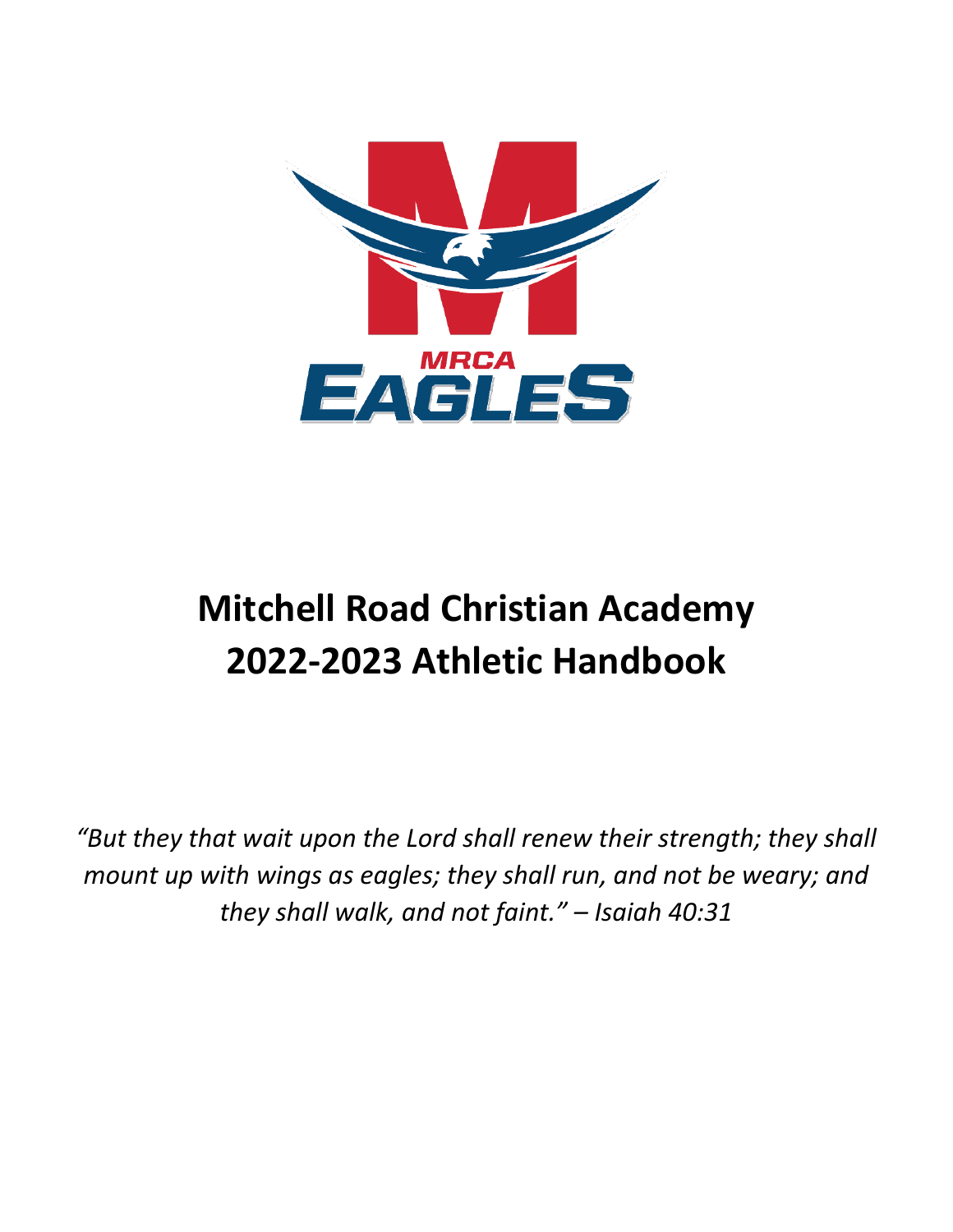# **TABLE OF CONTENTS**

### *The mission of Mitchell Road Christian Academy is to partner with Christian parents to equip children to become ambassadors for Christ through academic excellence and an integrated worldview.*

Paul Coogle, Athletic Director Dr. Stephen Reel, Head of School Gail Simmons, Principal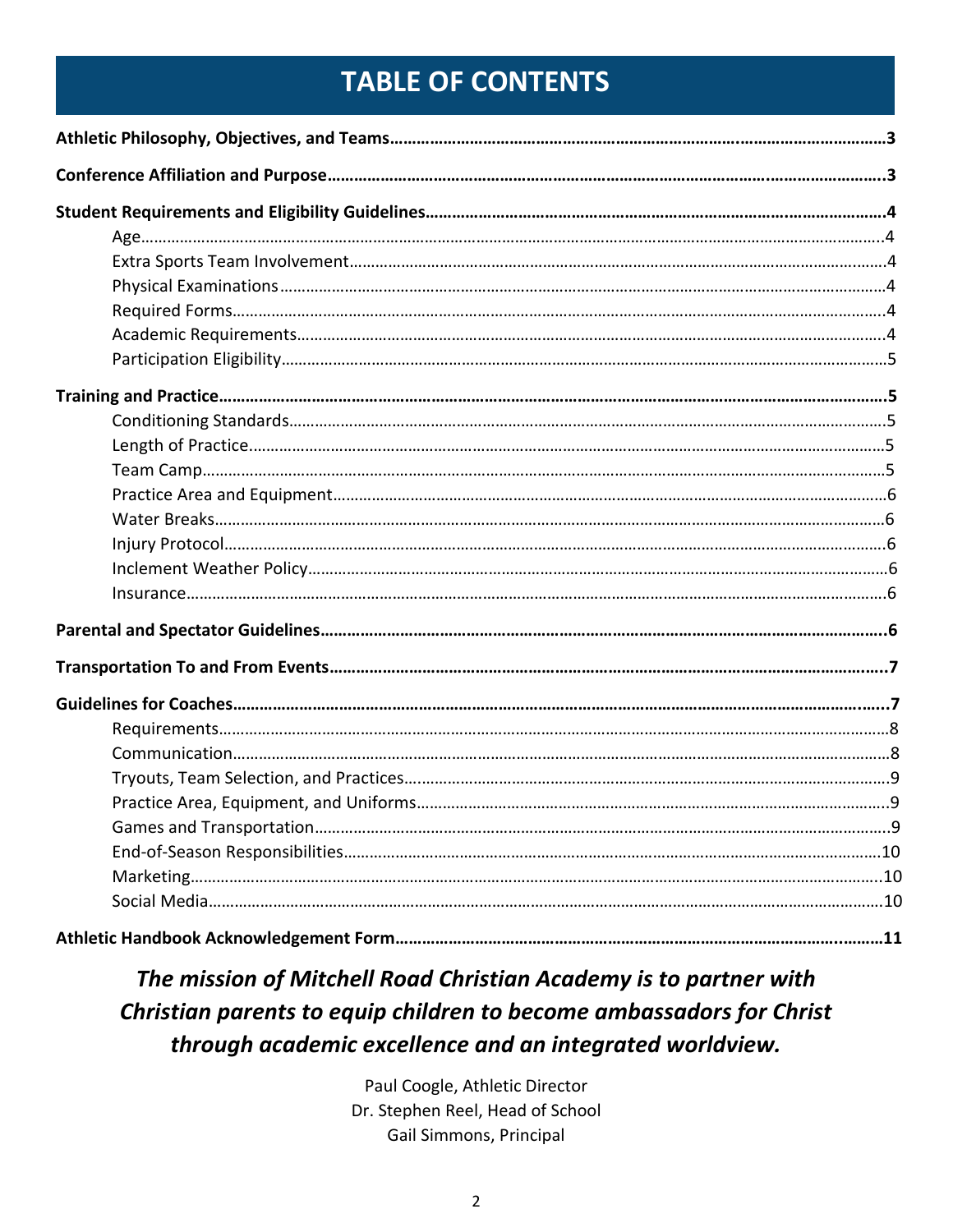# **ATHLETIC PHILOSOPHY, OBJECTIVES, AND TEAMS**

#### **Philosophy**

The philosophy of coaching and athletics at MRCA is to encourage and guide athletes to exemplify and glorify Christ in their actions and words (1 Cor. 10:31) and to develop athletes physically and spiritually. We desire that our student athletes conduct themselves in a positive manner both on and off campus.

#### **Objectives**

- To bring glory to God and be witnesses for Him by our words and actions.
- To develop and enhance the talents with which God has blessed each athlete.
- To build positive attributes of sportsmanship, such as:
	- o Self-discipline
	- o Respect for self, teammates, coaches, officials, and opponents
	- o Positive representation of MRCA and the mission of the school
- To strive for excellence both on and off the field/court/course.

#### **Teams**

- Fall Teams: Co-ed Cross Country; Boys Soccer; Girls Volleyball
- Winter Teams: Boys and Girls Basketball
- Spring Teams: Co-ed Golf; Girls Soccer; Boys Baseball

# **CONFERENCE AFFILIATION AND PURPOSE**

Mitchell Road Christian Academy is a member of the Carolina Middle School Conference (CMSC), which consists of the following schools:

Bob Jones Academy Christ Church Episcopal School First Presbyterian Academy at Shannon Forest Hampton Park Christian School Langston Charter Middle School Lead Academy Mitchell Road Christian Academy

Our Lady of the Rosary Catholic School Prince of Peace Catholic School Southside Christian School Spartanburg Day School Spartanburg Preparatory School St. Joseph's Catholic School St. Mary's Catholic School

The members of the Carolina Middle School Conference, realizing the benefits that accrue for our students from uniting in our education goals, shall strive to promote and administer athletic events, which will enhance the development of our students and the relationship between the member schools.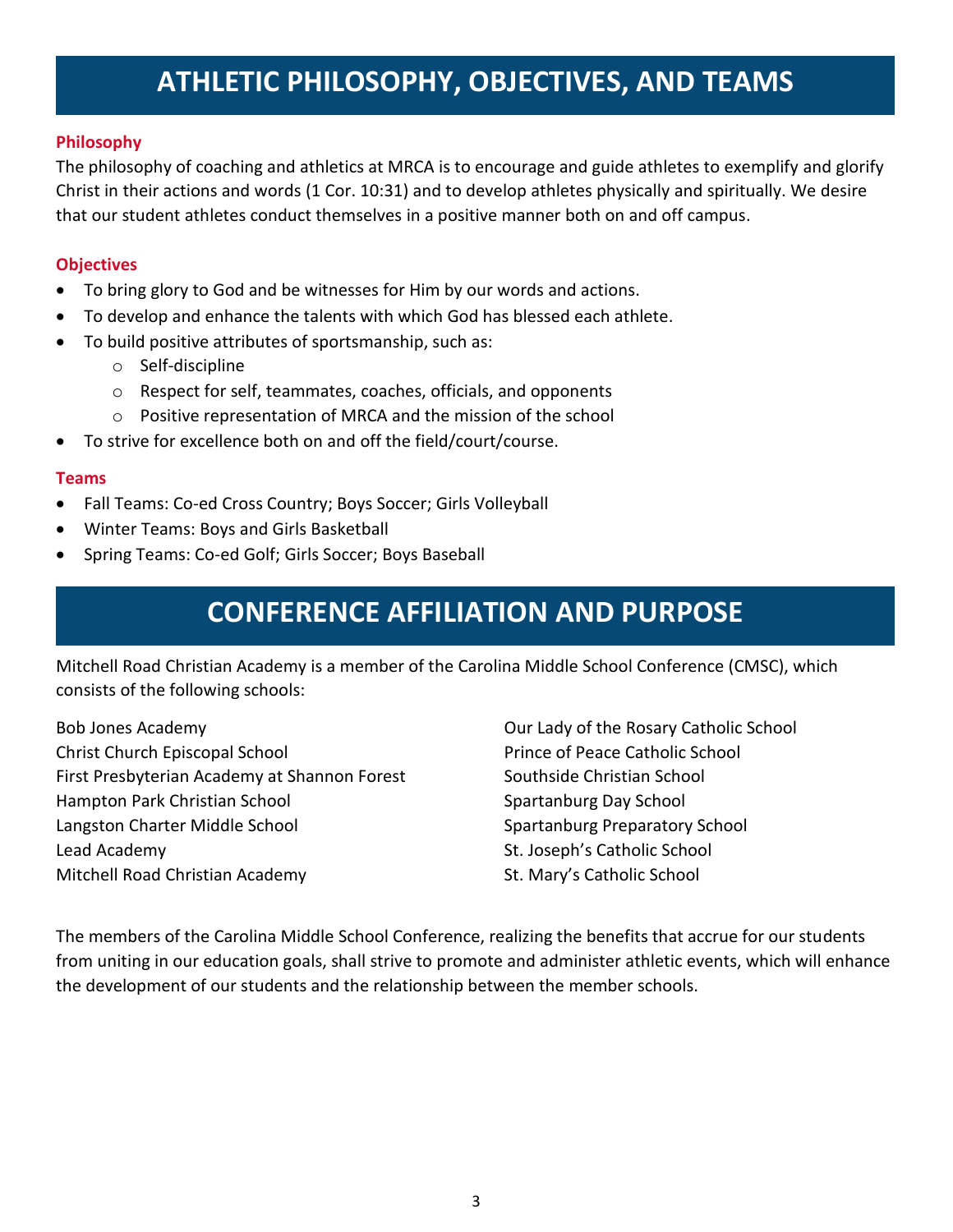# **STUDENT REQUIREMENTS AND ELIGIBILITY GUIDELINES**

#### **Age**

MRCA requires students to be enrolled as a full-time 6th – 8th grader in order to be eligible to participate in sports. Given extenuating circumstances that may arise from year-to-year, the Head of School and Athletic Director may decide to include 5th graders as candidates. The student must be enrolled at MRCA prior to the completion of the first third of the current sports season for which they are trying out.

#### **Extra Sports Team Involvement**

Students may only participate in one MRCA sport per season unless approved by the Athletic Director. Participation in any organized non-MRCA sport team should be brought to the attention of the coach prior to tryouts in order for the coach to discuss expectations, conflicts, etc. before selecting the team roster.

#### **Physical Examinations**

MRCA requires students participating in middle school sports tryouts to have a physician's exam stating that they are physically able to participate in tryouts and athletic team sports. The required form is available to students on the school website and app and must be turned in prior to tryouts. The physical examination form is valid for one calendar year.

#### **Required Forms**

The following documents, which can be found under the Athletics tab on the MRCA website, must be completed and turned in to the Athletic Office before students can try out for a team and/or participate in practices:

- Pre-Participation Physical Evaluation Form
- Release of Liability Form
- Concussion Awareness Form
- Athletic Handbook Acknowledgement Form

If any portion of these forms are left blank, it will be considered incomplete and will be returned to the student. Students will not be able to try out or participate until the forms are complete.

#### **Academic Requirements**

Any students participating in any MRCA middle school sports team must meet the following eligibility requirements:

- Maintain a C (70) average or above at each grading period and have no F in any subject. Failure to do so will result in immediate ineligibility from the team until grades improve.
	- $\circ$  Ineligibility will be determined by the Athletic Director and Principal at the end-of-quarter date as noted on the school calendar. The 4<sup>th</sup> quarter report card of the previous school year will determine eligibility for fall sports. The Athletic Director will notify students of academic ineligibility.
	- $\circ$  The teacher(s), student, and student's parent(s) will set up a conference to create a strategy for success to help support the student in obtaining reinstatement on the team.
	- $\circ$  Students may not participate in any team-related games or practice while ineligible.
	- $\circ$  The Athletic Director will review grades with the principal two weeks after ineligibility to determine if a student may be reinstated.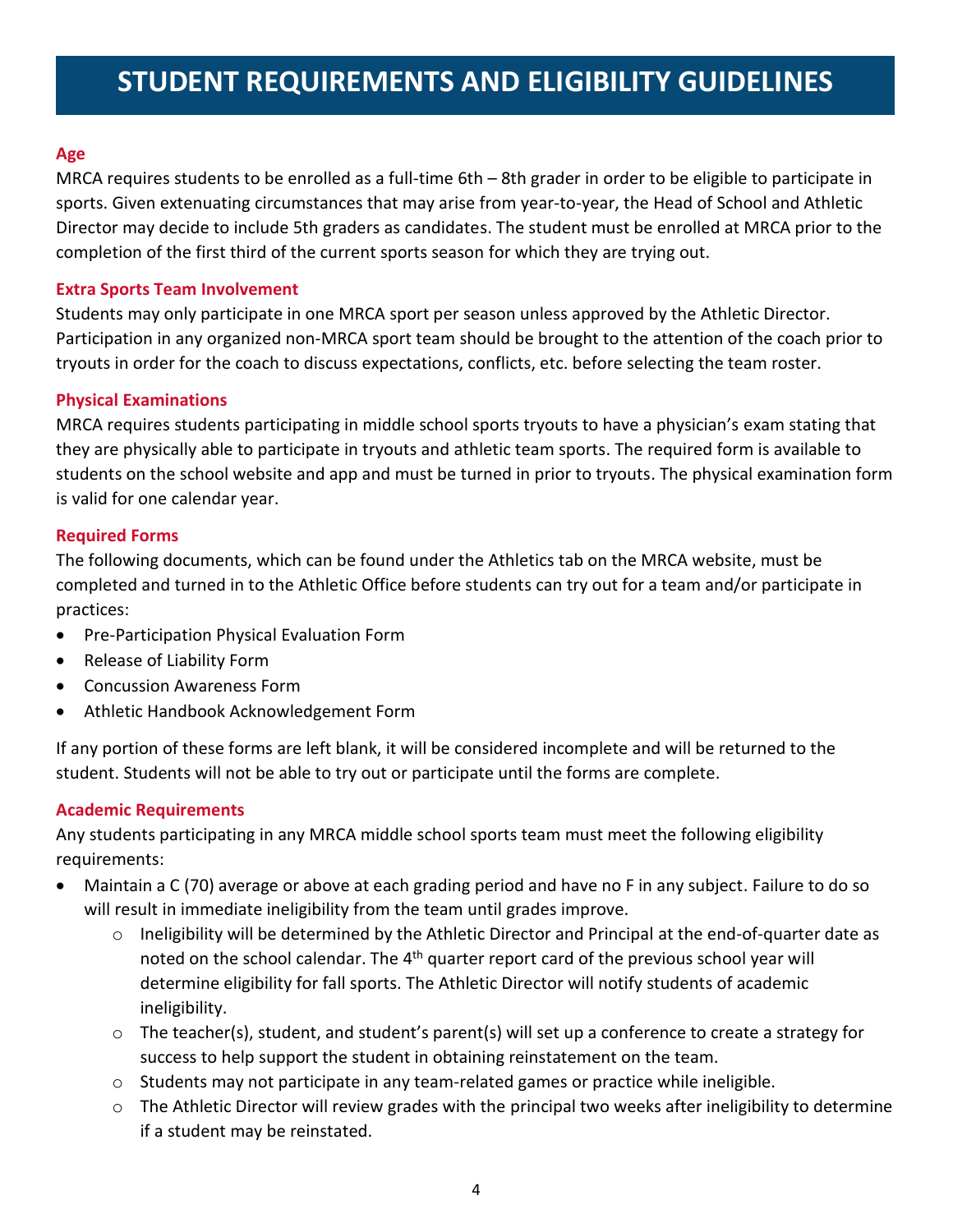• Students receiving school suspension for any reason will be subject to suspension of practices and game(s) or removal from the team.

### **Participation Eligibility**

- Students are not permitted to participate in an athletic event before the Athletic Director has declared them eligible.
- The team activity fee will be invoiced through FACTS and must be paid before students selected for a team will be permitted to practice and compete in their sport. The activity fees for each sport are as follows:
	- o \$100 for Cross Country
	- o \$175 for Golf
	- o \$150 for Baseball, Basketball, Volleyball, and Soccer
- Students who quit a team for any reason other than medical may forfeit their opportunity to play on a team during the next athletic season. Final determination will be made by the Athletic Director.
- Students must attend school the day they are participating in after-school athletics. Students arriving after 11: 30 am on the day of a game will be ineligible to participate in a practice and/or game unless excused by an administrator. Likewise, students who leave school early because of illness will not be permitted to participate in that day's practice and/or game.
- If students do not participate in scheduled PE classes, they are ineligible to participate in after-school athletics, unless the Athletic Director approves.
- If students miss a practice for any reason, it will be the coach's decision whether they will be allowed to start the next game or if they will sit out for a portion of or the entire game.
- Students should report to practice on time and in proper attire. Tardiness is not tolerated.
- If students forget their uniform for a game, they are not permitted to play until they are in uniform.
- If MRCA students' conduct either inside or outside of the athletics program is found to be detrimental to the philosophy of the Athletic Department and the mission of MRCA, they will be subject to suspension or removal from the team. Any form of poor sportsmanship, bad attitude, disrespect, or foul language will result in removal from a game and possible suspension from and/or removal from the team.

# **TRAINING AND PRACTICE**

### **Conditioning Standards**

Each team must have at least five cumulative days of practice and students must participate in four practices on four different days prior to the first conference game in all sports.

### **Length of Practices**

- Practice days and times will be given to parents prior to the first day of practice.
- The length of practice will vary with each sport, but it is advised that practice be limited to no more than 2 ½ hours per day.
- Practices and/or team meetings are not permitted on Sundays or Wednesdays.
- Holiday practices are optional, not mandatory.

### **Team Camp**

Coaches are permitted to host a weeklong team camp with approval from the Athletic Director. Camps are exempt from the time limits set for regular practice days.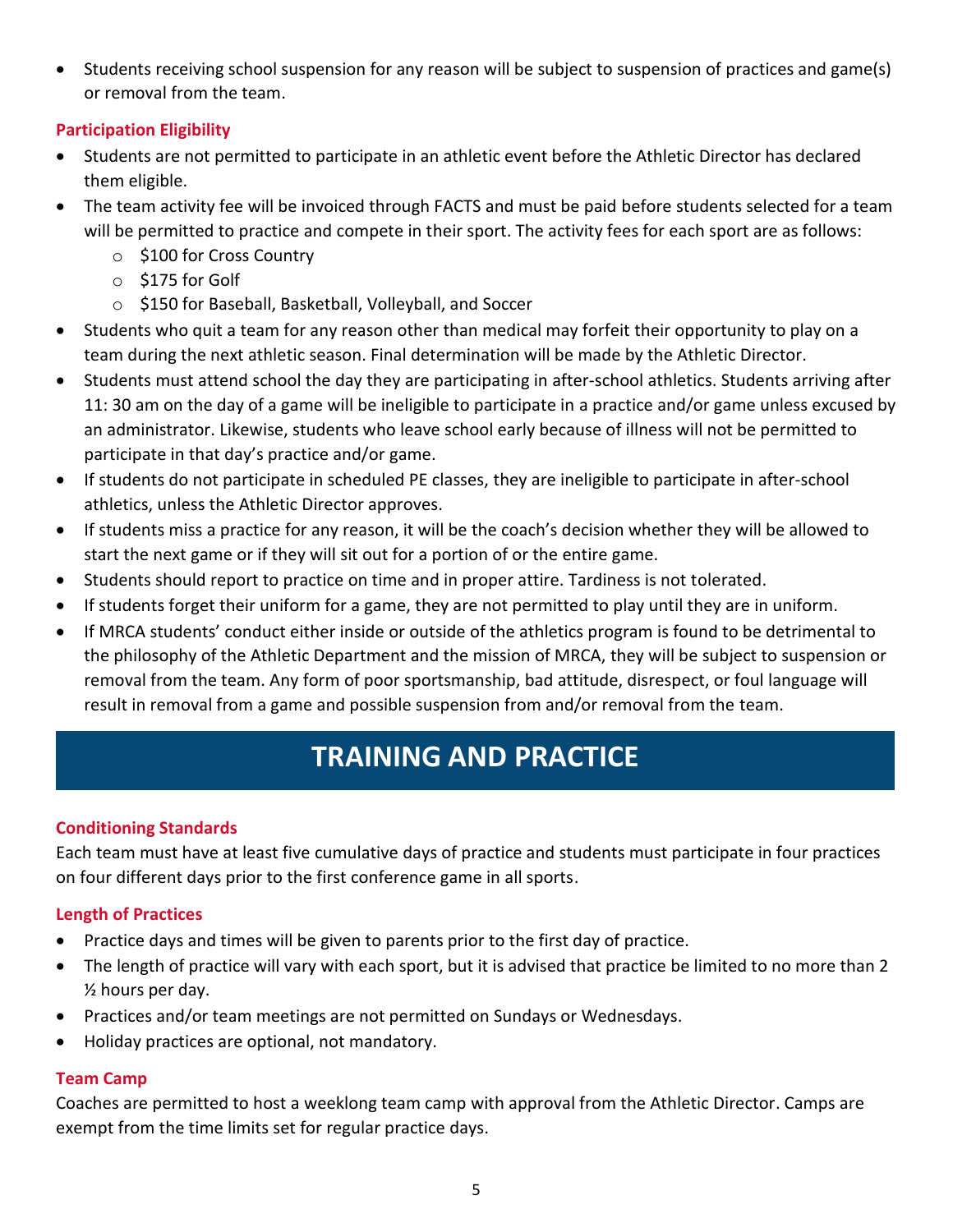#### **Practice Area and Equipment**

Practice areas must be kept clean and safe by all teammates and coaches. Likewise, sports equipment must be kept in good repair apart from the wear and tear of normal use.

#### **Water Breaks**

If practice lasts more than one hour, there must always be a water break. In case of extreme heat, water breaks should be more frequent.

#### **Injury Protocol**

- In case of an injury during a practice session, the coach should make an evaluation of the severity of the injury and submit an Incident Report to the Athletic Director. Parents must always be notified of all injuries.
- If there is a head injury, the coach must follow the proper concussion protocol and inform parents of their findings.
- Call EMS for needed support with head, neck, or back injury and for any broken or suspected broken bones.

#### **Inclement Weather Policy**

- If school is cancelled due to inclement weather, all athletic events will be cancelled. This includes games, practices, and team meetings.
- If inclement weather is expected, coaches should exercise extreme caution.
- Practice will pause or be cancelled when lightning is observed in the vicinity. If practice is cancelled after it has begun, the coach will send communication through a GroupMe text notifying the parents where and when to pick up their children.

#### **Insurance**

MRCA provides secondary insurance for students to cover school activities.

# **PARENTAL AND SPECTATOR GUIDELINES**

MRCA has a history of quality athletic teams, great parental and fan support, and a positive testimony throughout the CMSC. We look forward to that continuing and for each sport season to be a positive athletic experience for every student.

As soon as a team has been selected, the team coach will host an organizational meeting on campus for parents. Information regarding team policies and philosophy of the Athletic Department will be covered.

#### **Parental Guidelines**

Parents are expected to support and partner in the philosophy of MRCA's athletic program, exemplifying and glorifying Christ with both actions and words. To that end, the following points outline the conduct expected of MRCA parents:

• The testimony for Christ is to be preeminent in every aspect of the athletic program. The conduct of parents in support of their children, the team, and the coaches is a vital part of that testimony. Parents are asked to set a positive tone when speaking about an MRCA sport. Support should be given to all athletes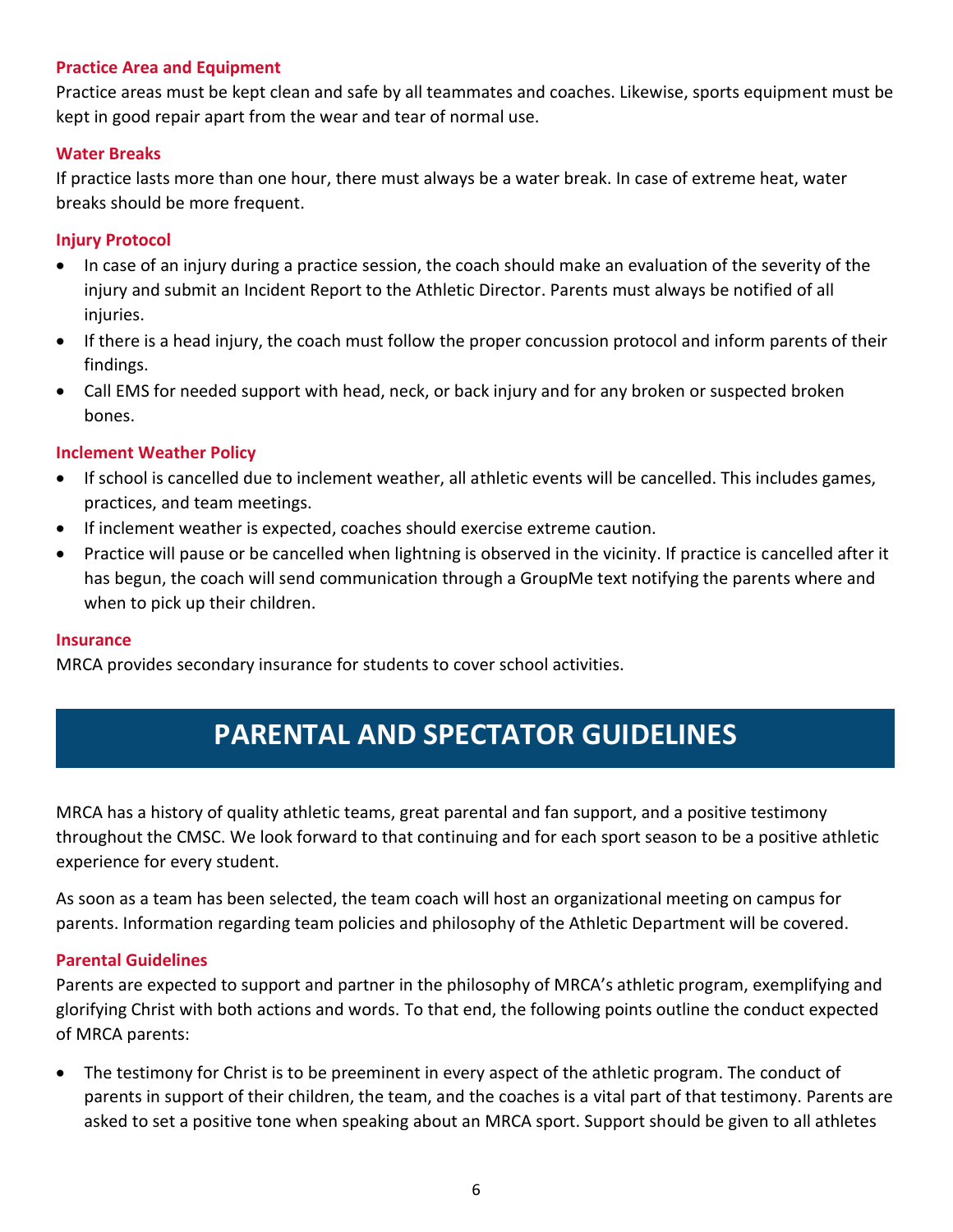without critiquing the officiating, the coaching (of either MRCA's or the opponent's team), or the opponents.

- Coaches choose and manage their teams based on certain criteria that has been previously discussed and approved with the Athletic Director. The starting line-up, rotation, practice schedule, and playing time is at the discretion of the coach.
- Parents are expected to lend their support of the team and the coach. If some element of the coach's management of the team seems problematic, parents should meet with the coach and discuss it in a respectful manner. Do not approach a coach before or after practices or games in lieu of scheduling a meeting. Please contact the Athletic Office to schedule a meeting with the coach.
- Sports teams have a unique opportunity to teach valuable lessons about both victory and disappointment. By helping your children understand healthy competition and find biblically-sound ways to deal with disappointment, their maturity and wisdom in those areas will grow and will help as the coach addresses those emotions throughout the season.

### **Spectator Guidelines**

Spectators should provide a positive witness to all who are present at each event. Spectators should encourage MRCA's team as well as acknowledge a good play by an opponent. Outward, explosive criticism of the officials, coaches, or players will not be tolerated.

If any spectator's exhibits unsportsmanlike conduct, that individual may be barred from attending future MRCA athletic events.

# **TRANSPORTATION TO AND FROM EVENTS**

Parents will be provided with a travel itinerary, accurate directions, and departure and return times for each athletic event not on the MRCA campus.

All players are to travel to games on school-provided transportation. It is preferred that all players travel back to school together after an event to build camaraderie. However, parents may choose to personally take their children home after the event may do so provided they sign him/her out with the coach prior to leaving an away game. If bus transportation is unavailable for any reason, coaches will inform parents and alternate transportation plans will be made.

If students will be riding home from an away game with someone other than their parents, the parent/guardian must complete a Travel Release Form (kept by the coach) that gives them permission to ride with the designated person.

# **GUIDELINES FOR COACHES**

- Coaches will lead with our 4Dimensional Coaching Model (Physical, Mental, Spiritual, and Application) and will teach and model the values of cooperation, self-control, and the proper spirit of competition.
- Coaches will support and enforce the policies and standards of behavior and sportsmanship set forth by MRCA.
- Coaches will know and follow the CMSC and school rules governing the sport they are coaching.
- All team supervision must be by an approved team coach or assistant coach. Parents (or other) volunteers are not permitted as substitutes in any circumstance where a coach is unavailable.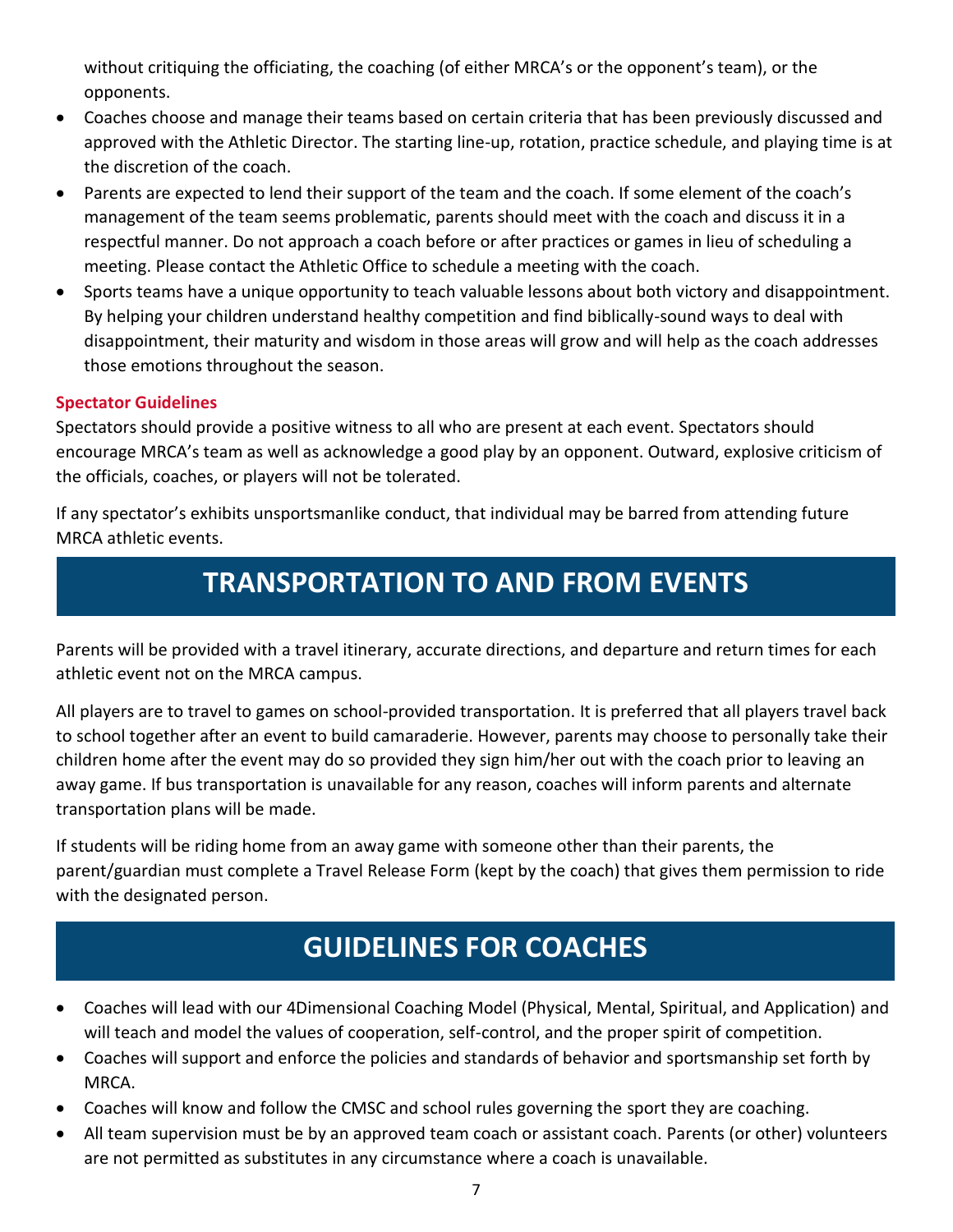#### **Requirements**

Coaches must complete the following documents and action items before they are permitted to be involved in any team activities:

- Application with testimony
- Background check
- Signed employee agreement
- Bus driver training, if applicable
- MR driver screening, if applicable
- Bloodborne pathogen test
- Abuse awareness training
- Concussion awareness training
- CPR certification
- Tourniquet training

• TB skin test

### **Communication**

- Coaches are responsible for establishing training rules for their teams. These rules must be submitted to the Athletic Director for approval before distribution and then distributed to students and their parents during the informational meeting at the beginning of the sport's season.
- Information regarding tryouts, practices, games/meets and other informational or team-related communication will be sent out through the Athletic Office.
- If there has been a game schedule change, the coach will first consult with the AD before sending out the change via GroupMe.
- Parents may opt in or out of GroupMe texts and supplemental emails.
- Any special reporting or game recap will be sent out by the Athletic Office within 24 hours of the event to parents who have opted in for those emails.
- Meetings between coaches and parents (and athlete, if applicable) must be scheduled through the Athletic Office assistant in the Athletic Office.
- Communication from coaches directly to players will take place only at practices or games. Coaches and assistant coaches may not call, text, email, or communicate via social media directly with students.
- Coaches and assistant coaches may not be in a one-on-one situation with any MRCA student on or off campus without a parent present.
- Any event, activity, or special team-building opportunity apart from regularly scheduled practices and games must be scheduled and approved by the Athletic Director prior to the start of that sport's season. If a coach wants to add any additional activities after the season begins, a request must be submitted to the Head of School two weeks in advance. This also applies to out of season events.
- Coaches may not charge or request donations of money or any additional items without prior Head of School approval.
- (*Adapted from the MRCA Employee Operations Manual)* The school's policy against discrimination or other harassment applies but is not limited to communication. Therefore, any communication that adversely reflects on the coach's or school's Christian testimony, that contains confidential school, student, or parent information, that disparages the school or other employees of the school or church, or that violates the school's antidiscrimination/anti-harassment policies may result in a request remove the communication and in employee discipline, including termination.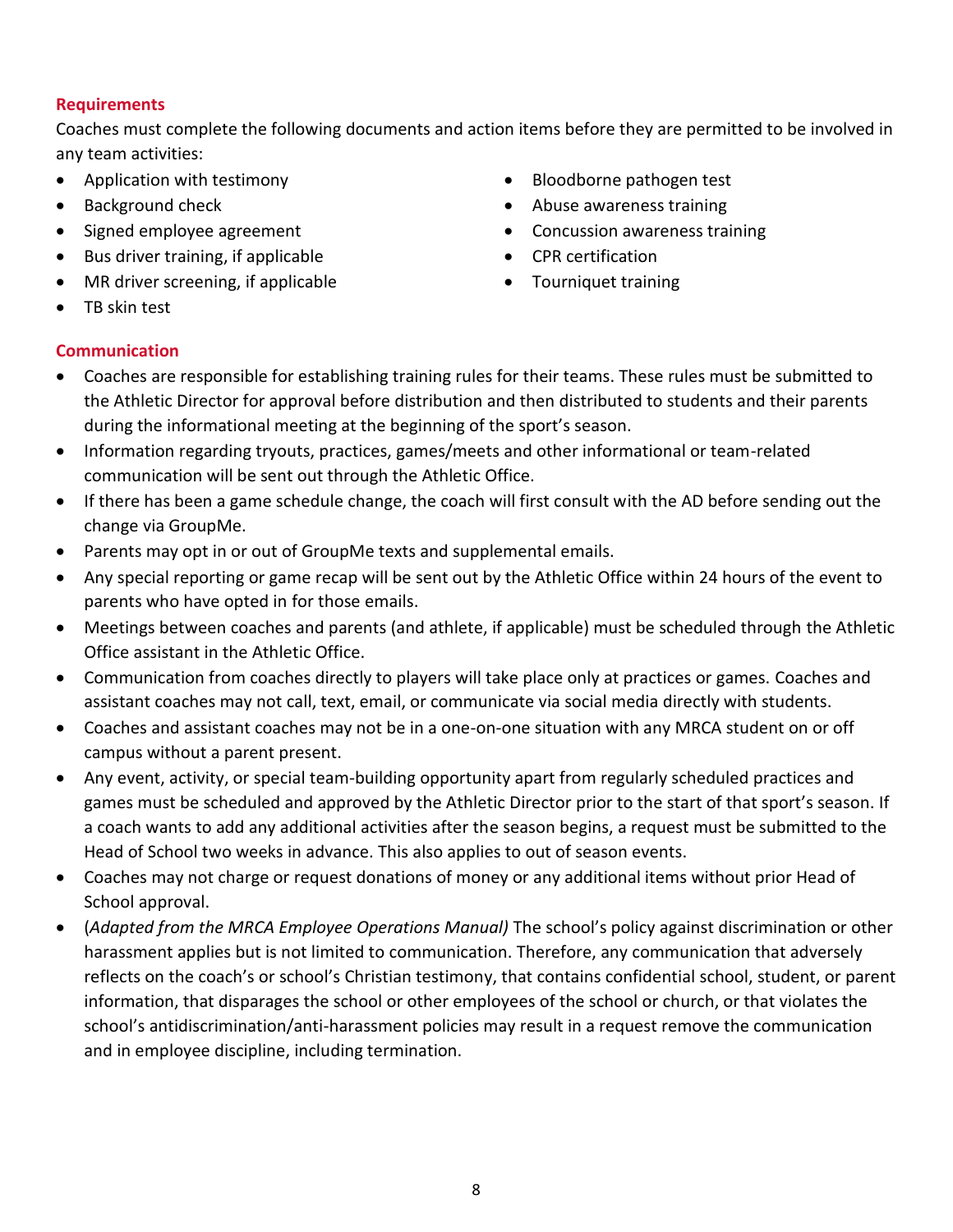### **Tryouts, Team Selection, and Practices**

- Coaches will not allow students to participate in tryouts, practices, or games without submitting the following completed forms: Pre-Participation Physical Evaluation, Release of Liability, Handbook Acknowledgement, and the Student/Parent Concussion Awareness.
- Coaches will prepare a list of students for eligibility and present it to the Athletic Director before students are notified of their status on the team. If any edits to the list are made after the initial team is selected, those changes must be made known to the Athletic Director immediately for approval.
- Coaches will coordinate with the Athletic Director to have a pre-season meeting with the team parents. An outline of the meeting's talking points will be submitted to the Athletic Director no less than two days prior to the meeting.
- Coaches must coordinate with the Athletic Office for approval and to reserve and use any space on campus. These requests must be made at least one week prior to the proposed date of use.
- Before every practice and game, coaches will have a devotional time with their team. Practices and games should also include a time of prayer.
- Authorized MRCA coaches will plan and supervise practices and ensure that the age, maturity, and abilities of the players will be considered when establishing practice sessions.
- Students should be permitted and encouraged to attend academic help sessions if they are offered and needed. This is an acceptable reason for tardiness to practice.
- Coaches are responsible for each athlete until they leave campus. Coaches must never leave athletes unsupervised.
- Coaches should not begin outside practice if lightning is in the immediate area.
- If practice must be ended early due to unforeseen circumstances (such as inclement weather), the coach will send a GroupMe message to parents indicating such as well as where and when to pick up their child.

### **Practice Area, Equipment, and Uniforms**

- Coaches will maintain the safety, orderliness, and cleanliness of all practice areas and home game/meet areas.
- All equipment must be kept in good repair throughout the sports season. Coaches will establish and enforce rules for the proper use and care of athletic equipment.
- All equipment must be picked up and returned to the proper equipment storage facility following each practice. It is the coach's responsibility to account for all equipment and to keep the storage area clean and orderly.

### **Games and Transportation**

- The outcome of all games and any requested statistics must be reported to the Athletic Director and Athletic Office within 24 hours of a game.
- Coaches will be responsible for coordinating with the Athletic Director the use of school buses to and from an athletic event.
- If a sport's event is being held off-campus, the coach will provide a travel itinerary, accurate directions, and departure and return times for the team parents.
- It is the responsibility of the coach to supervise all athletes until they have been picked up by their parents.
- Coaches are responsible for the conduct of their team from the time players leave MRCA until they return.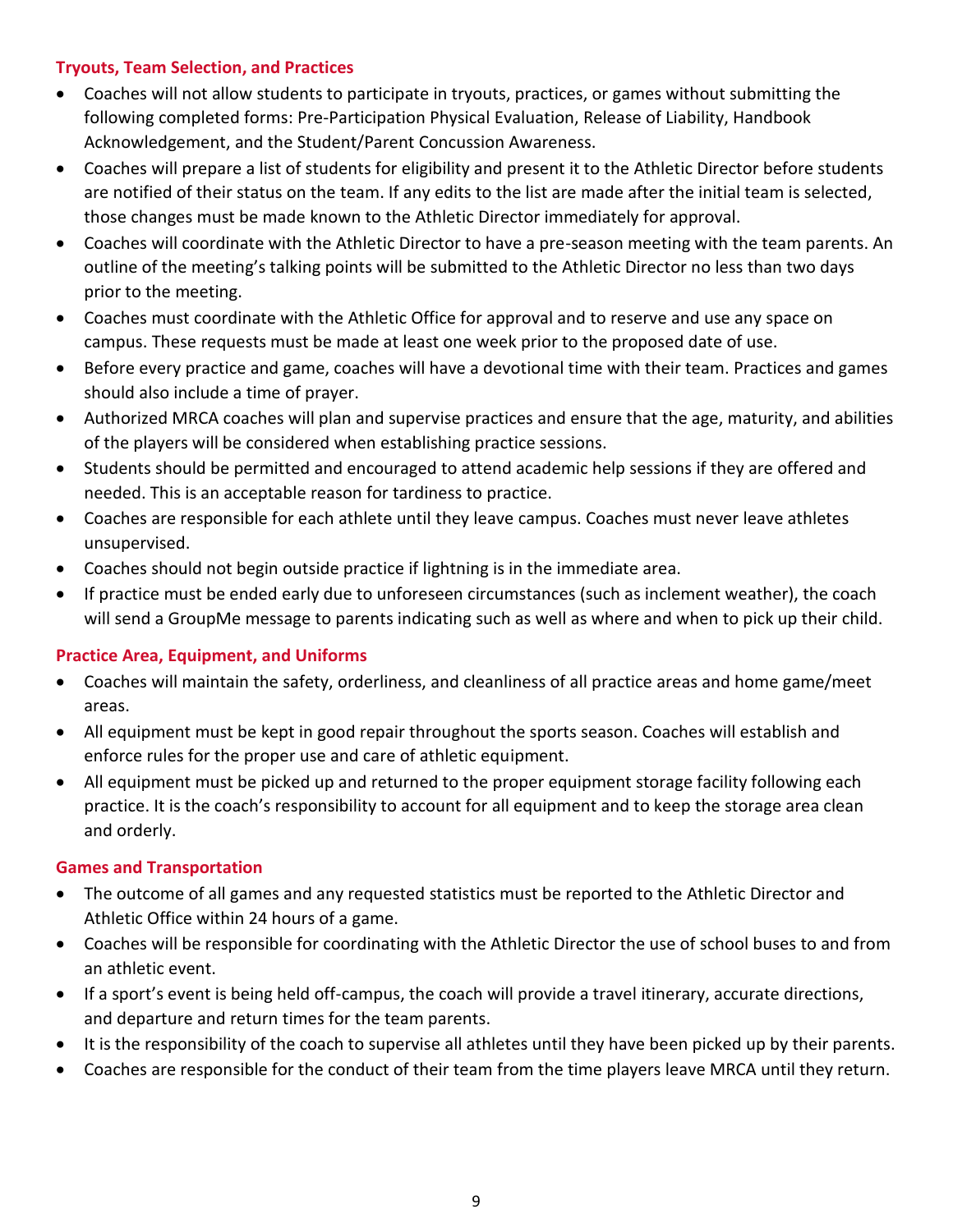#### **End-of-Season Responsibilities**

- As soon as a sport's season has finished, the following end-of-season responsibilities must be completed:
	- $\circ$  Report the season record and special team accomplishments to the Athletic Director.
	- o Designate award winners, if applicable.
	- $\circ$  Instruct students and parents to clean and return team uniform and gear within one week of the season's end.
	- $\circ$  Identify any items that need to be purchased for the following season and submit that information to the Athletic Office within two weeks of the season's end.

#### **Marketing**

All marketing must be approved by the Athletic Director and the Director of Communications at least two weeks prior to its proposed application. Use of the MRCA logo must be pre-approved in all circumstances, whether in print, electronic form, or on promotional items/gear. The request should be made via the Approval Form for Marketing Materials, available upon request. Outside photography and videography providers must also be pre-approved before their services may be utilized.

#### **Social Media**

Coaches must adhere to the following guidelines when using electronic social media/networks/messaging:

- Coaches are not permitted to electronically "friend" MRCA students.
- Coaches may not post photos of students who are not members of their own personal family.
- Coaches should be good stewards of their time on campus by not using social media during practice and/or game times.